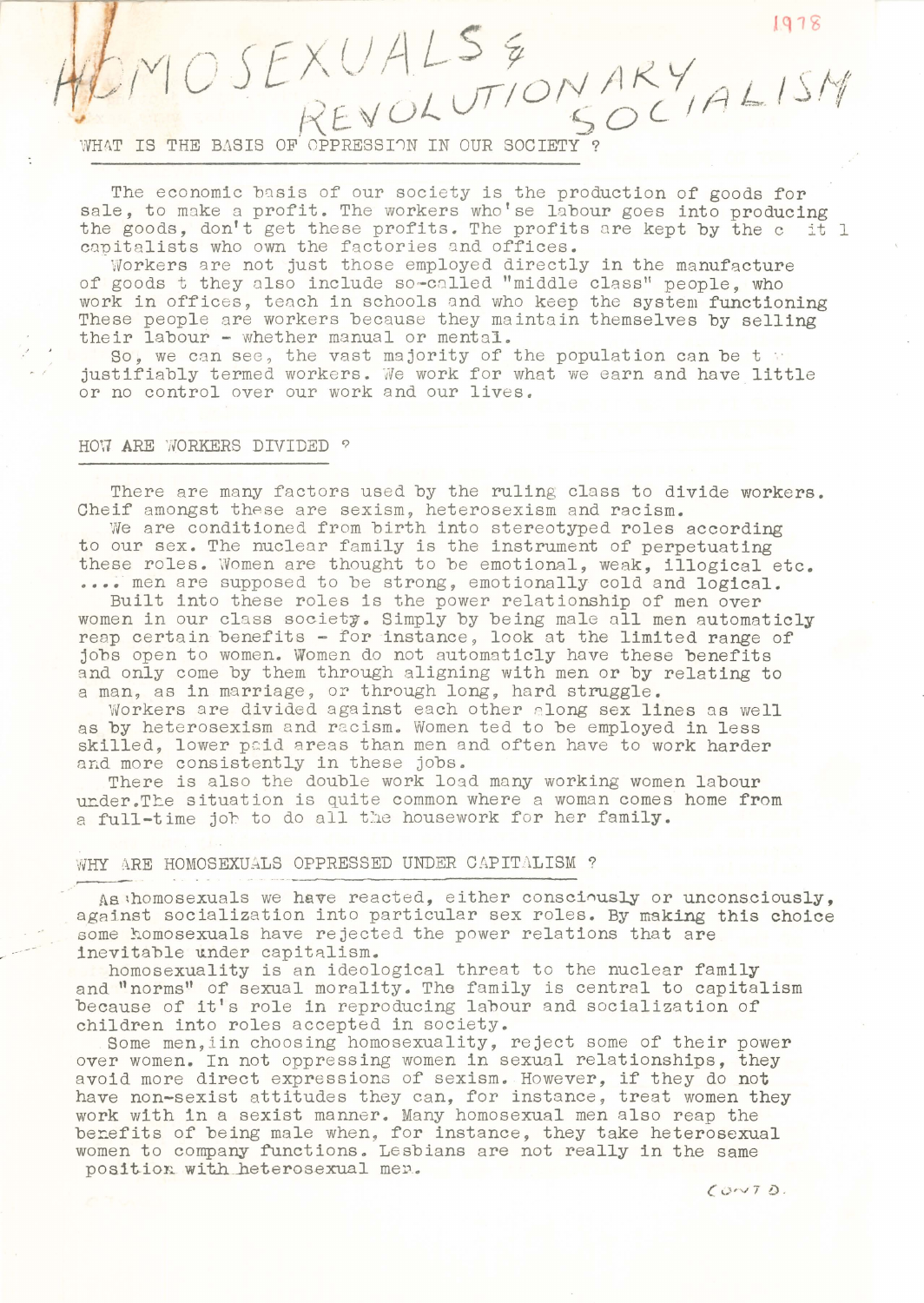### HOMOSEXUALS AND REVOLUTIONARY SOCIALISM PAGE 2

Some male homosexuals are gay for misogynistic reasons. They react to the dominant ideology, that women are inferior, by rejecting women on every level. Often, consequently, they display very sexist attitudes to all women.

WHY DO WOMEN AND MEN NEED TO WORK TOGETHER IN THE GAY MOVEMENT ?

Over the past 5 years there have been many splits of lesbians away from the rest of the homosexual movement - because of the sexism of the gay men. Over these years we have gained the strength and political experience to stand up for our rights.

It is true that, as well as lesbians being oppressed as women. all homosexuals are persecuted because of our homosexuality. This is an obvious basis for a united front political alliance between lesbians and male homosexuals. For instance, it is obviously rediculous to run seperate defence campaigns for the women arrested in the Kings Cross Mardi Gras and for the men arrested there.

# WHAT IS THE RELATIONSHIP OF HOMOSEXUAL RIGHTS STRUGGLES TO REVOLUTIONARY SOCIALISM

It is necessary to fight our direct oppressor - the capitalist state, which attempts to slot us into roles of heterosexual, woman. black etc. for the purpose of our own exploitation.

Homosexuals, women and blacks by themselves do not have the power to totally change society. The working class, with it's key role in production, it's size and organizational strength, alone has the power to overthrow the system.

In times of economic crisis many reforms are eliminated or reversed. Examples of this are the totally repressive new abortion laws in New Zealand and Fraser's absolute destruction of Medibank.

In such times of general attacks on worker's conditions, women become victims of a tightening of social mores. The nuclear<br>family is reinforced as a socializing and reproductive unit. At the same time, the work ethic is both the displaced by dole bludger propaganda<br>which also serves to push workers into increacingly lowly paid jobs with bad working conditions.

By working with the working class movement in a struggle for r v revolutionary socialism, homosexual activists are fighting our direct oppressor - the capitalist state. At the same time we realize that a socialist revolution will not automaticly end the Ť. oppression of women and homosexuals. That is why we need to maintain our own organization.

Homosexuals are still persecuted in most so-called socialist states like China Cuba and Russia. This is because the workers do not hold power - they are not socialist states. That is - the place of the private capitalists is taken by a new bureaucratic elite, which forms a state capitalist ruling class. The dominant ideologies of these states is almost identical to western capitalism. Their emphasis on the nuclear family and denial of the existence of homosexuality bears witness to this.

### WHAT STRATEGIES SHOULD THE HOMOSEXUAL MOVEMENT USE ?

In times of economic boom it is possible for major reforms to be won by activity outside parliment. However, the current rash of overturned reforms points to the fact that it is useless to rely on parlimentary politics. It may be a useful way of building a

CONTO

ŢЗ